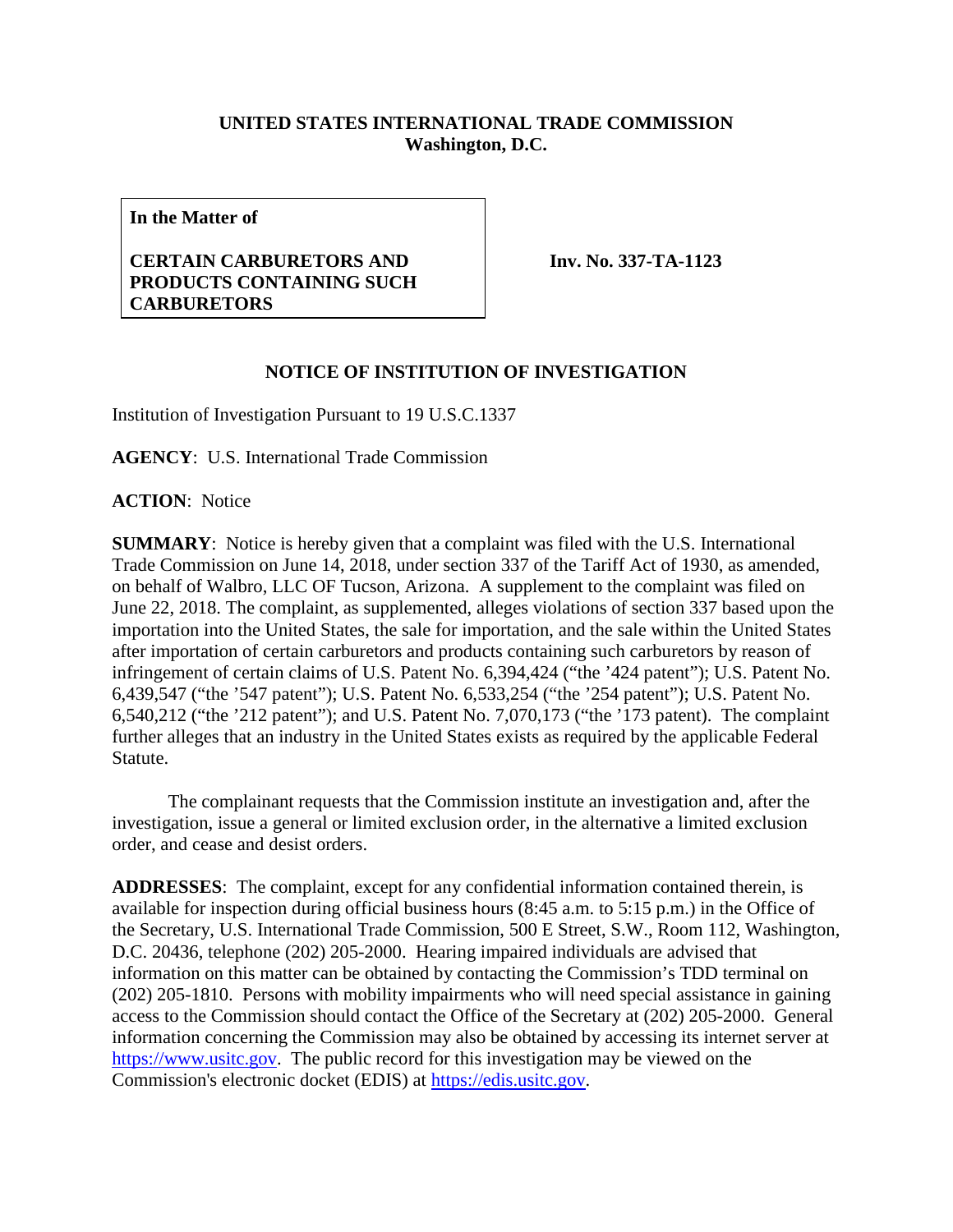**FOR FURTHER INFORMATION CONTACT**: Pathenia M. Proctor, The Office of Unfair Import Investigations, U.S. International Trade Commission, telephone (202) 205-2560.

## **SUPPLEMENTARY INFORMATION**:

**AUTHORITY**: The authority for institution of this investigation is contained in section 337 of the Tariff Act of 1930, as amended, 19 U.S.C. 1337, and in section 210.10 of the Commission's Rules of Practice and Procedure, 19 C.F.R. 210.10 (2018).

**SCOPE OF INVESTIGATION**: Having considered the complaint, the U.S. International Trade Commission, on July 16, 2018, **ORDERED THAT** –

(1) Pursuant to subsection (b) of section 337 of the Tariff Act of 1930, as amended, an investigation be instituted to determine whether there is a violation of subsection (a)(1)(B) of section 337 in the importation into the United States, the sale for importation, or the sale within the United States after importation of products identified in paragraph (2) by reason of infringement of one or more of claims 1, 2, 16, 18, and 19 of the '424 patent; claims 1 and 18 of the '547 patent; claims 1-7, 12, and 13 of the '254 patent; claims 12, 14, 15, and 18 of the '212 patent; and claims 54-57, 60, and 62-65 of the '173 patent; and whether an industry in the United States exists as required by subsection (a)(2) of section 337.

(2) Pursuant to section 210.10(b)(1) of the Commission's Rules of Practice and Procedure, 19 C.F.R. 210.10(b)(1), the plain language description of the accused products or category of accused products, which defines the scope of the investigation, is "handheld carburetors for small or utility gasoline engines that are used in chainsaws, leaf blowers, backpack blowers, trimmers, lawn trimmers, string trimmers, line trimmers, weed whackers, hedge trimmers, pole hedge trimmers, backpack hedge trimmers, earth augers, power augers, hole diggers, post hole diggers, ice augers, cultivators, mini-tillers, water pumps, electricity generators, inverter generators, mini dirt bikes, mini-bikes, pocket bikes, pit bikes, transfer pumps, brush cutters, clearing saws, pole saws, pole pruners, pruning saw, hammer drills, rotary hammers, sprayers, backpack sprayers, misters, backpack misters, post drivers, piling drivers, post pounders, multi-tools, engine powered drill, fogging machine, insect fogger, orchard fogger, mosquito fogger, mist blower, gasoline powered atomizer, duster, backpack duster, pressure washer, demolition saws, power cutters, cut off saw, cut-off saw, disc cutter, circular saw, concrete saw, masonry saw, reciprocating saw, jack hammer, jackhammer, concrete breaker, drill punch, lawn edger, edger, bed redefiner, snow blower, snow broom, snow sweeper, power broom, powerbroom, shredder-vac, shredder vac, leaf shredder vacuum, leaf vacuum, leaf mulcher, mulching vacuum, planting auger, scooter, motorized skateboard, moped, go kart, outboard motor, wheeled line trimmer, vibratory concrete screed, compactor, core drill, soil sampler, earth drill, winch, capstan winch, motorized bicycle, bicycle engine conversion kit, Bike engine kit, bicycle engine kit, friction drive motor kit, aftermarket replacement engines, and aftermarket replacement carburetors."

(3) For the purpose of the investigation so instituted, the following are hereby named as parties upon which this notice of investigation shall be served: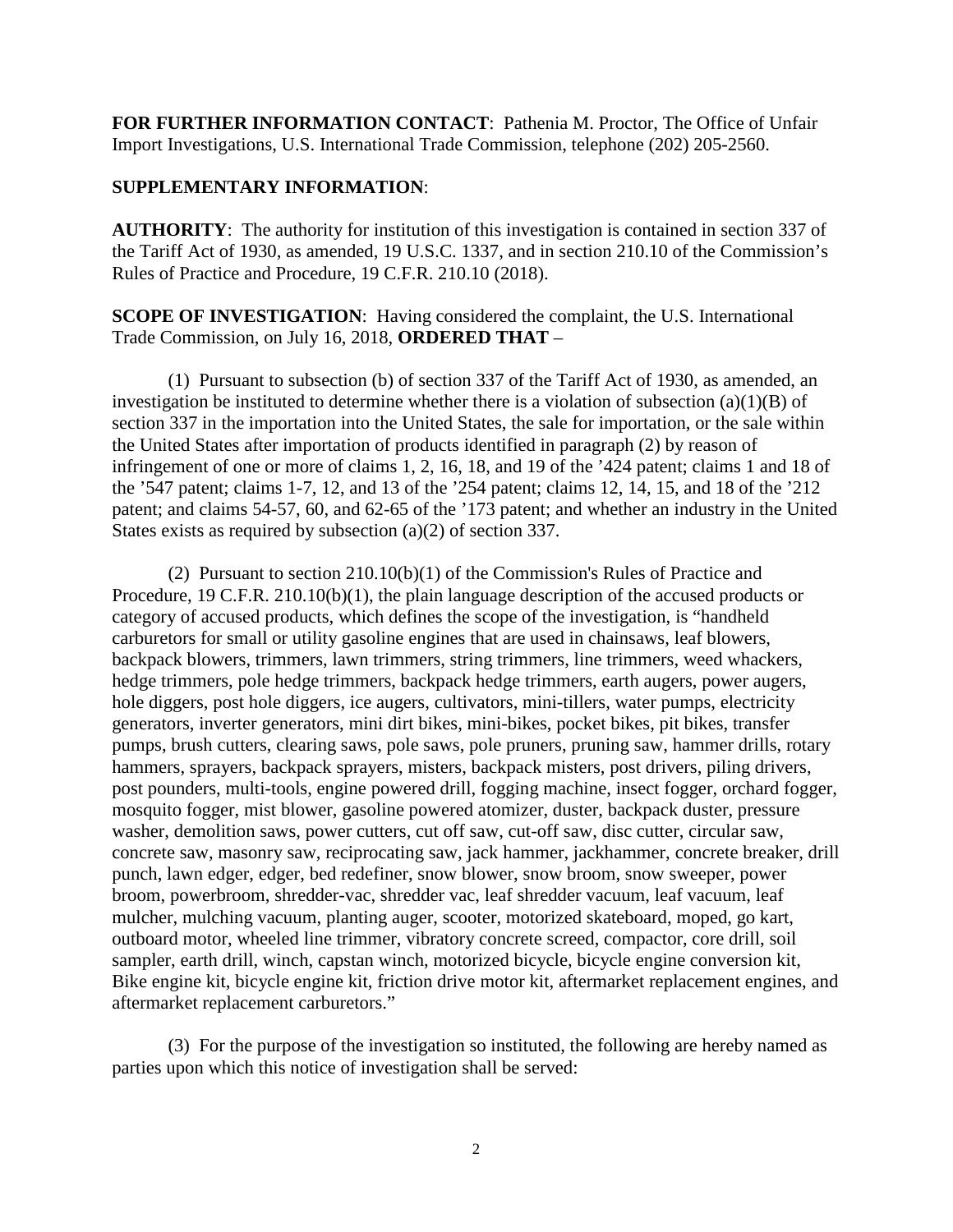(a) The complainant is:

Walbro, LLC 2015 W. River Road #202 Tucson, AZ 85704

(b) The respondents are the following entities alleged to be in violation of section 337, and are the parties upon which the complaint is to be served:

> Ruixing Carburetor Manufacturing Co., Ltd., Zhejiang Zhejiang Ruian City and Auto Parts Industrial Bas North Fengdu Five Road, NO. 168, China

Huayi Carburetor Factory B210-5, Wuhuan Building, Yuan Jigang, Chongqinq China

Tillotson Clash Industrial Estate Tralee, Co. Kerry, Ireland

Fujian Hualong Carburetor Co., Ltd. Fuding City Yongsan Industrial Zone 99, China

Fuding Guangda General Machinery Co., Ltd. Tietang Industrial District Fuding City, Fujian Province 355200 China

Wuyi Henghai Tools Co., Ltd. Baihuashan Industrial Zone Wuyi 321200, Jinhua, Zhejiang China

Fuding Youyi Trade Co., Ltd. No. 176, Yuhu Community, Taimushan Town, Fuding, Ningde, Fujian, 355203 China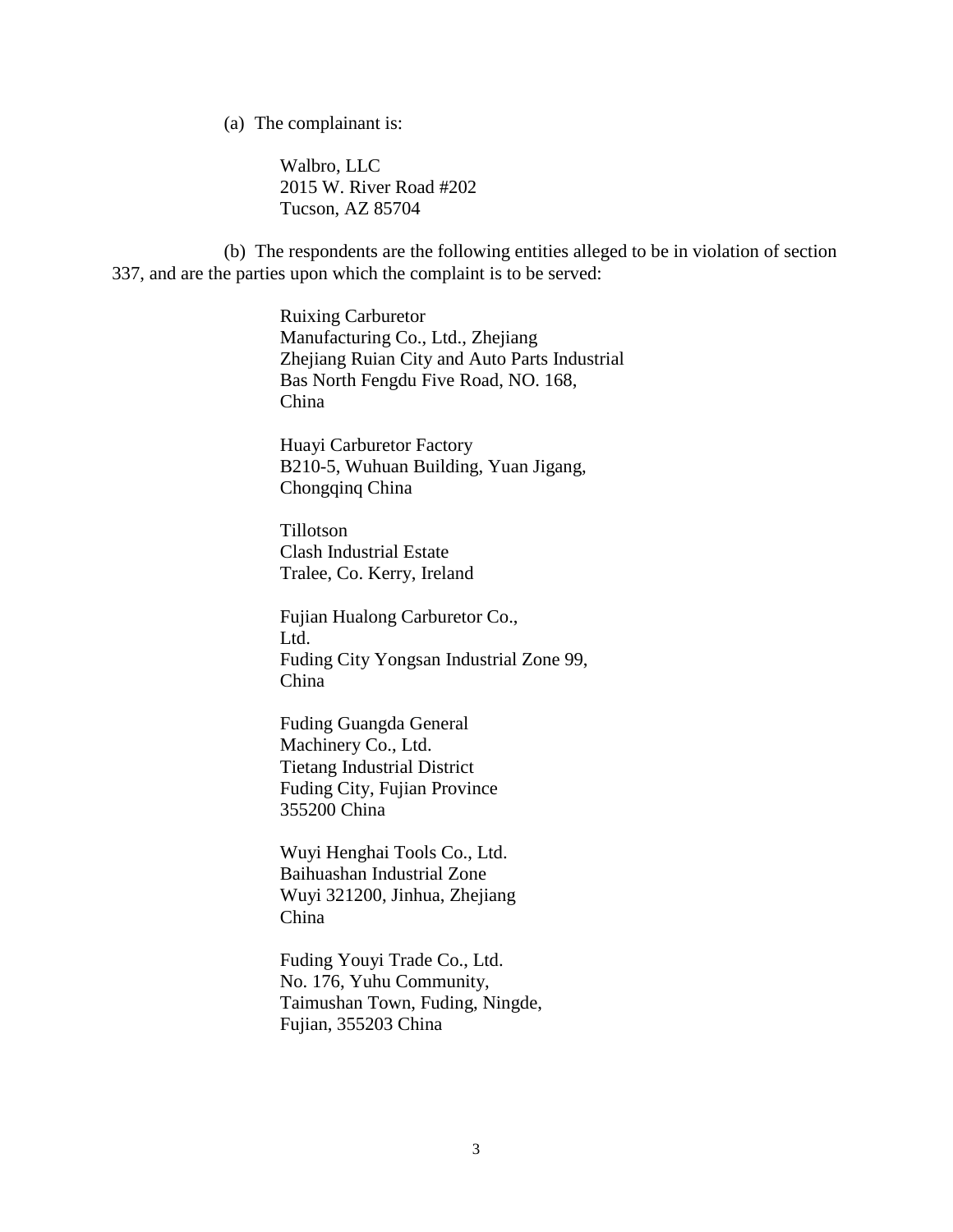Amazon.com, Inc. 410 Terry Ave. N. Seattle, Washington 98109-5210

Amerisun Inc. 1141 Bryn Mawr Ave. Itasca, Illinois 60143

Ardisam, Inc. 2260 8th Ave. Cumberland, Wisconsin 54829

Buffalo Corporation 950 Hoff Rd. O'Fallon, Missouri 63366

Cabela's Incorporated One Cabela Dr. Sidney, Nebraska 69160

Champion Power Equipment, Inc. 12039 Smith Ave. Santa Fe Springs, California 90670

Feldmann Eng. & Mfg. Co., Ltd. 520 Forest Ave. Sheboygan Falls, Wisconsin 53085

FNA Group, Inc. 7152 99th St. Pleasant Prairie, Wisconsin 53185

Frictionless World, LLC 1100 W. 120th Ave, Suite 600 Denver, Colorado 80234

Generac Power Systems, Inc. S45W29290 Highway 59 Waukesha, Wisconsin 53189

Husqvarna Professional Products, Inc. 9335 Harris Corners Parkway, Suite 500 Charlotte, North Caroline 29269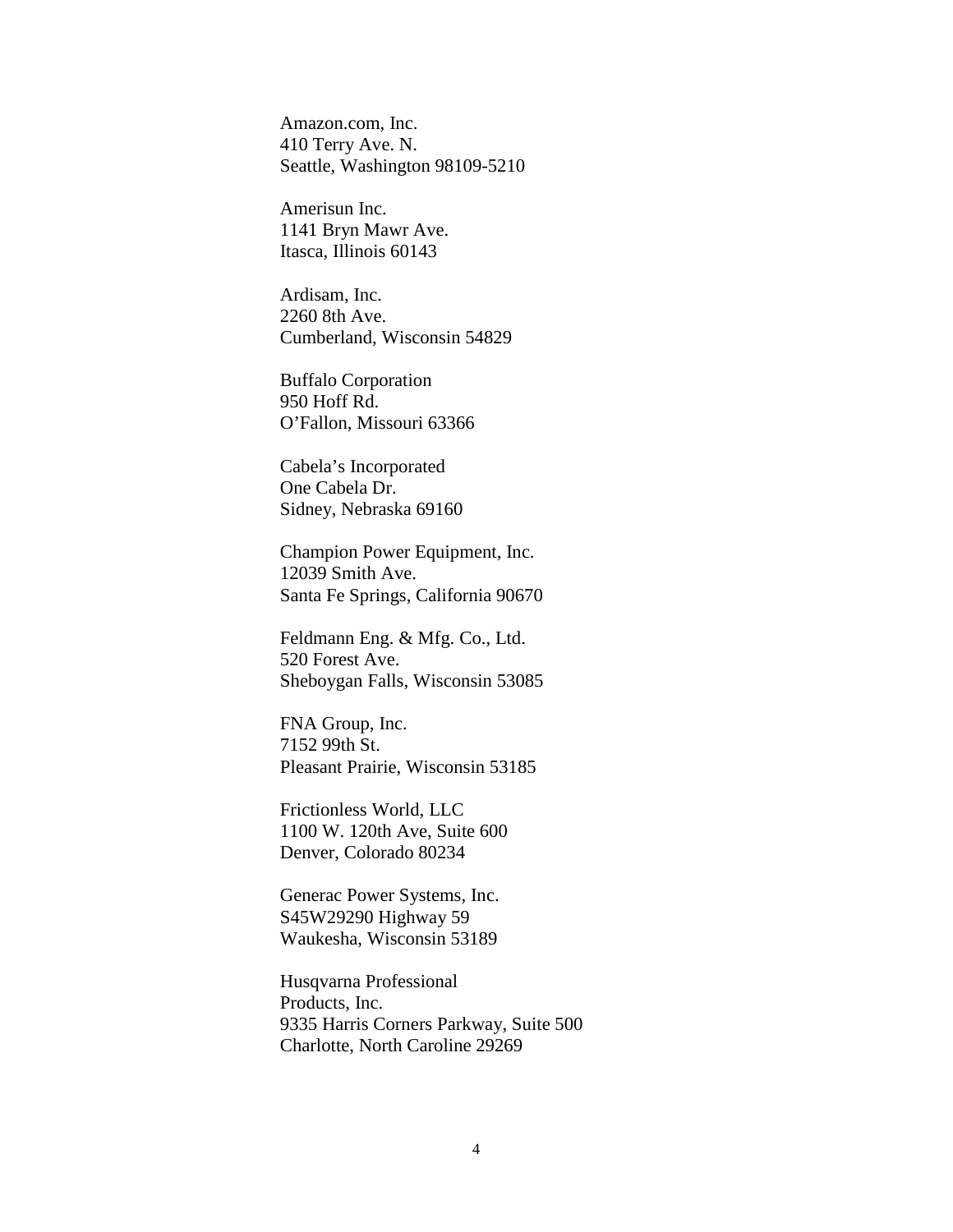Imperial Industrial Supply Co. d/b/a DuroMax Power Equipment 5800 Ontario Mills Parkway Ontario, California 91764

Kmart Corporation 3333 Beverly Rd. Hoffman Estates, Illinois 60179

Lowe's Companies, Inc. 1000 Lowes Boulevard Mooresville, North Carolina 28117

MAT Industries, LLC 6700 Wildlife Way Lake Zurich, Illinois 60047

Menards, Inc. 4777 Menard Dr. Eau Claire, Wisconsin 54703

MTD Products Inc. 5965 Grafton Rd. Valley City, Ohio 44280

North American Tool Industries 78 Commercial Rd. Huntington, Indiana 48750

Northern Tool & Equipment Co., Inc. 2800 Southcross Dr. W. Burnsville, Minnesota 55306

QV Tools LLC 2731 Crimson Canyon Dr. Las Vegas, Nevada 89128

Sears, Roebuck and Co. 3333 Beverly Rd. Hoffman Estates, Illinois 60179

Target Corporation 1000 Nicollet Mall Minneapolis, Minnesota 55403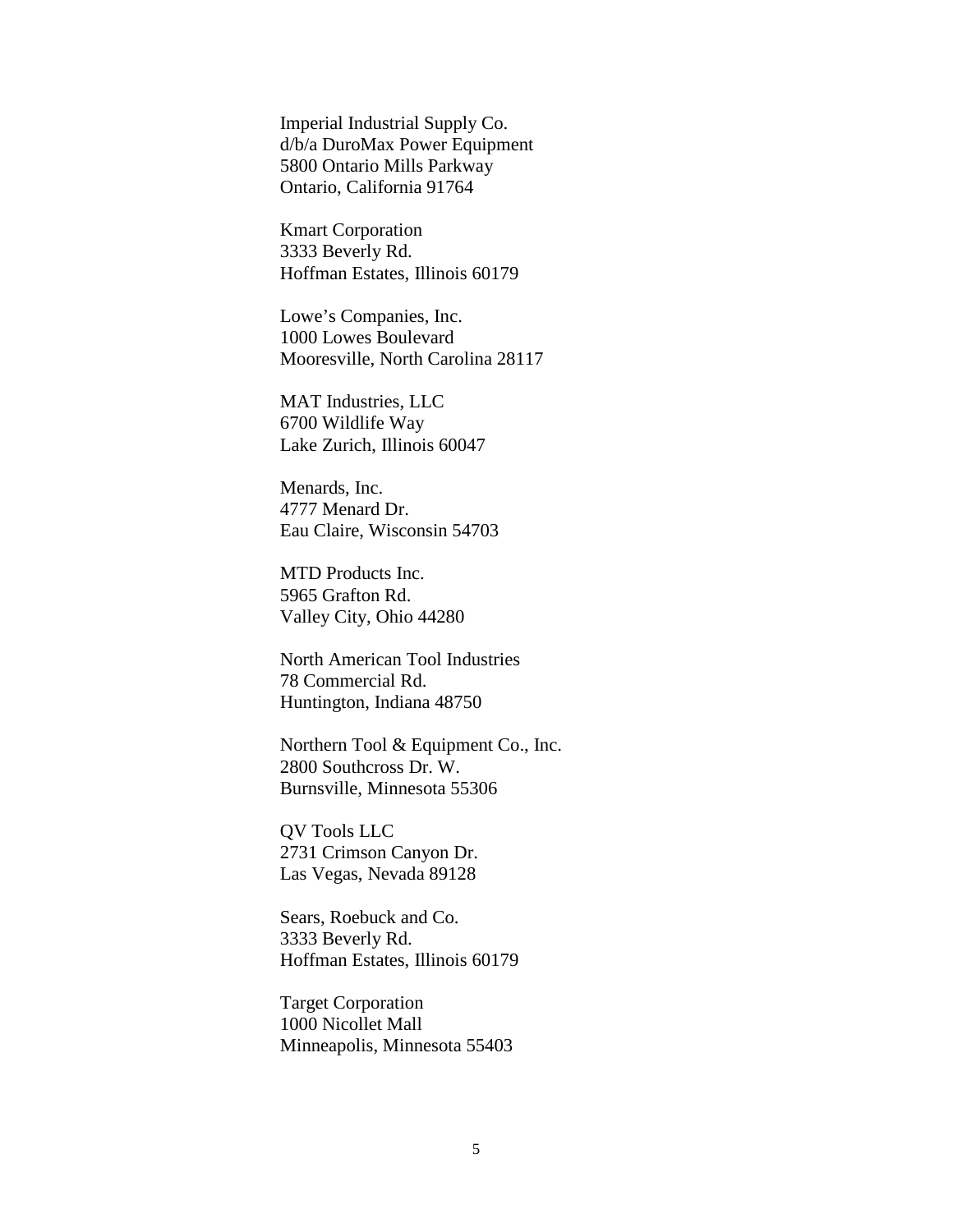Techtronics Industries Co. Ltd of Hong Kong d/b/a Techtronic Industries Power Equipment 29/F, Tower 2 Kowloon Commerce Centre 51 Kwai Cheong Rd. Kwai Chung, New Territories, Hong Kong

The Home Depot, Inc. 2455 Paces Ferry Rd, N.W. Atlanta, Georgia 30339

Thunderbay Products 115 N. Prentice St. Clayton, Wisconsin 54004

Tool Tuff Direct LLC 15000 W. 44th Ave., Suite B Golden, Colorado 80403

Tractor Supply Company 5401 Virginia Way Brentwood, Tennessee 37027

Walmart Inc. 703 SW 8th St. Bentonville, Arkansas 72716

(c) The Office of Unfair Import Investigations, U.S. International Trade Commission, 500 E Street, S.W., Suite 401, Washington, D.C. 20436; and

(4) For the investigation so instituted, the Chief Administrative Law Judge, U.S. International Trade Commission, shall designate the presiding Administrative Law Judge.

Responses to the complaint and the notice of investigation must be submitted by the named respondents in accordance with section 210.13 of the Commission's Rules of Practice and Procedure, 19 C.F.R. 210.13. Pursuant to 19 C.F.R. 201.16(e) and 210.13(a), such responses will be considered by the Commission if received not later than 20 days after the date of service by the Commission of the complaint and the notice of investigation. Extensions of time for submitting responses to the complaint and the notice of investigation will not be granted unless good cause therefor is shown.

Failure of a respondent to file a timely response to each allegation in the complaint and in this notice may be deemed to constitute a waiver of the right to appear and contest the allegations of the complaint and this notice, and to authorize the administrative law judge and the Commission, without further notice to the respondent, to find the facts to be as alleged in the